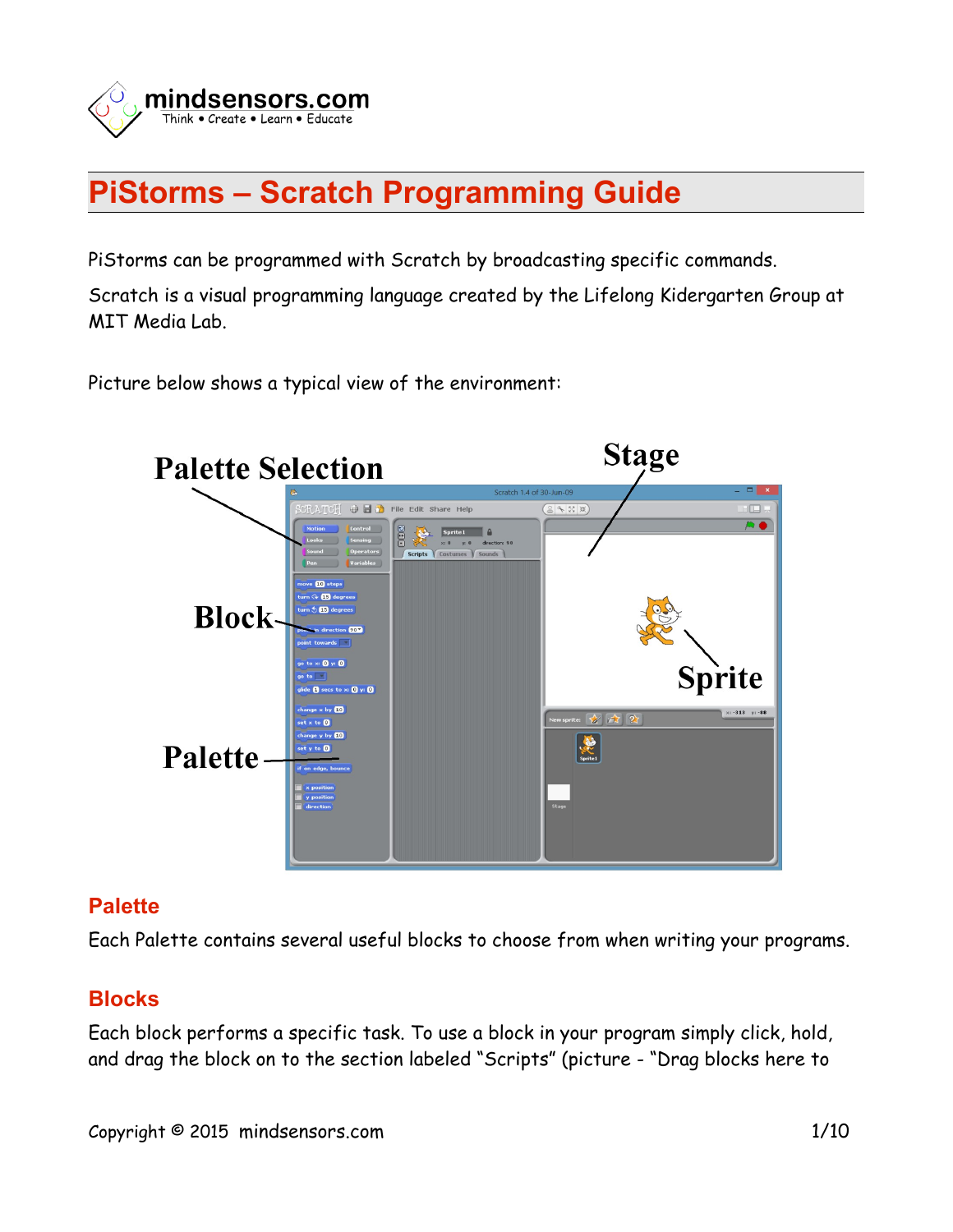

write your code." )

## **Palette Selection**

There are eight palettes, all containing several blocks. Click on a palette to see its blocks.

## **Stage**

Any visual output from your program will be seen here.

## **Sprite**

A character that can be manipulated by your program.

## **Run / Stop Programs**

Use the control buttons to run, pause, or stop your program.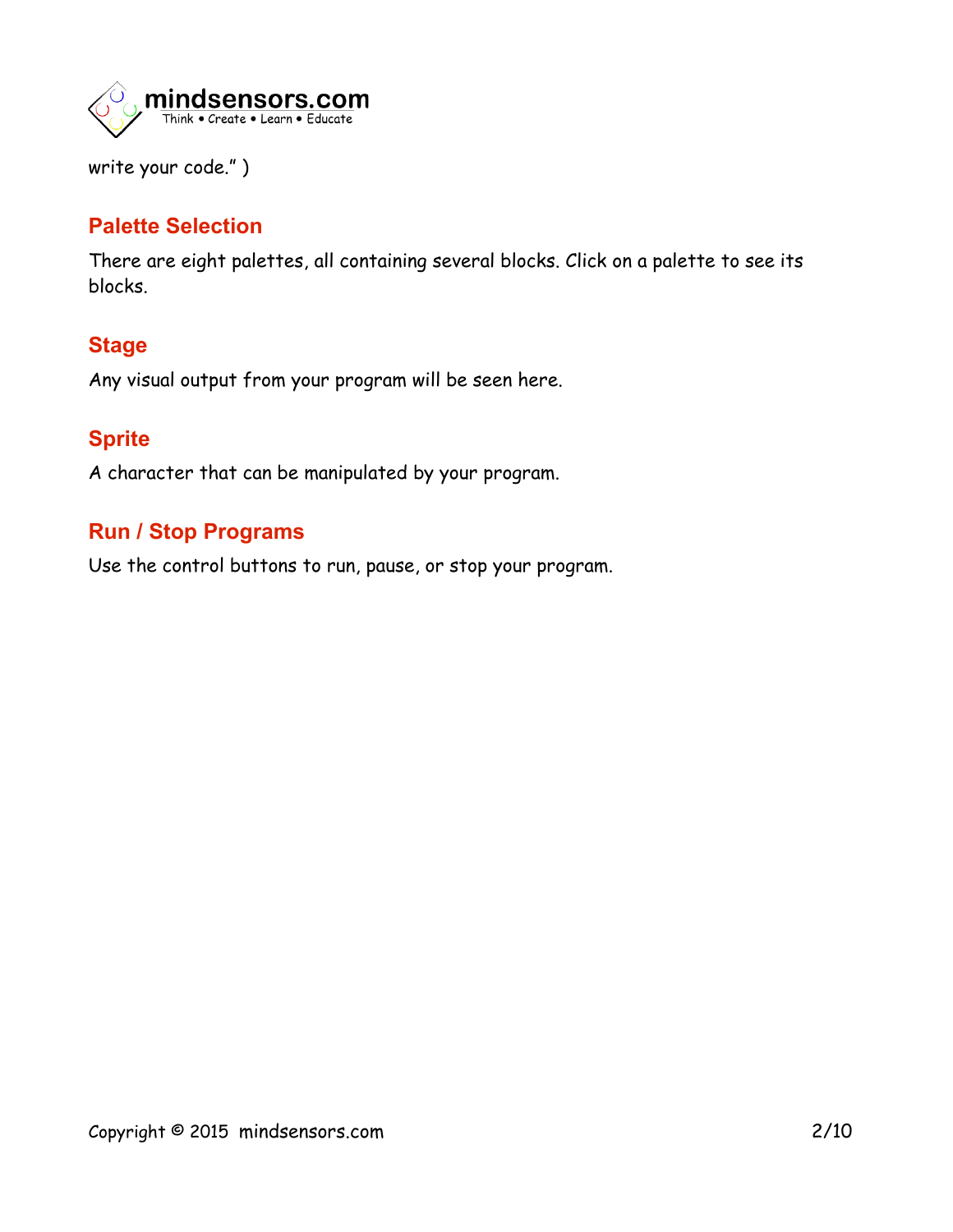

# **PiStorms Commands**

## **PiStorms Scratch commands are NOT case sensitive!!!**

## **Basic Commands:**

Like any object oriented programming language, in Scratch you must first create an instance of the PiStorms device.

Create instance and initialize PiStorms:

broadcast CR PISTORMS psm v

CR PiStorms psm

This command must be used at the beginning of each program.

You can acess the sensors and motors of the PiStorms device using this instance.



```
broadcast RD psm BattVolt-
```
RD psm BattVoltage

Exit the program:

broadcast psm Exit psm Exit

## **Sensors:**

PiStorms supports 4 Sensor ports divided into two banks; Bank A and Bank B.

Each bank has two sensor ports, they can be addressed as BAS1 / BAS2 for Bank A or BBS1 / BBS2 for Bank B.

Depending on the sensor connected to port, use the commands listed below to acess the sensor data.

**EV3 Light:**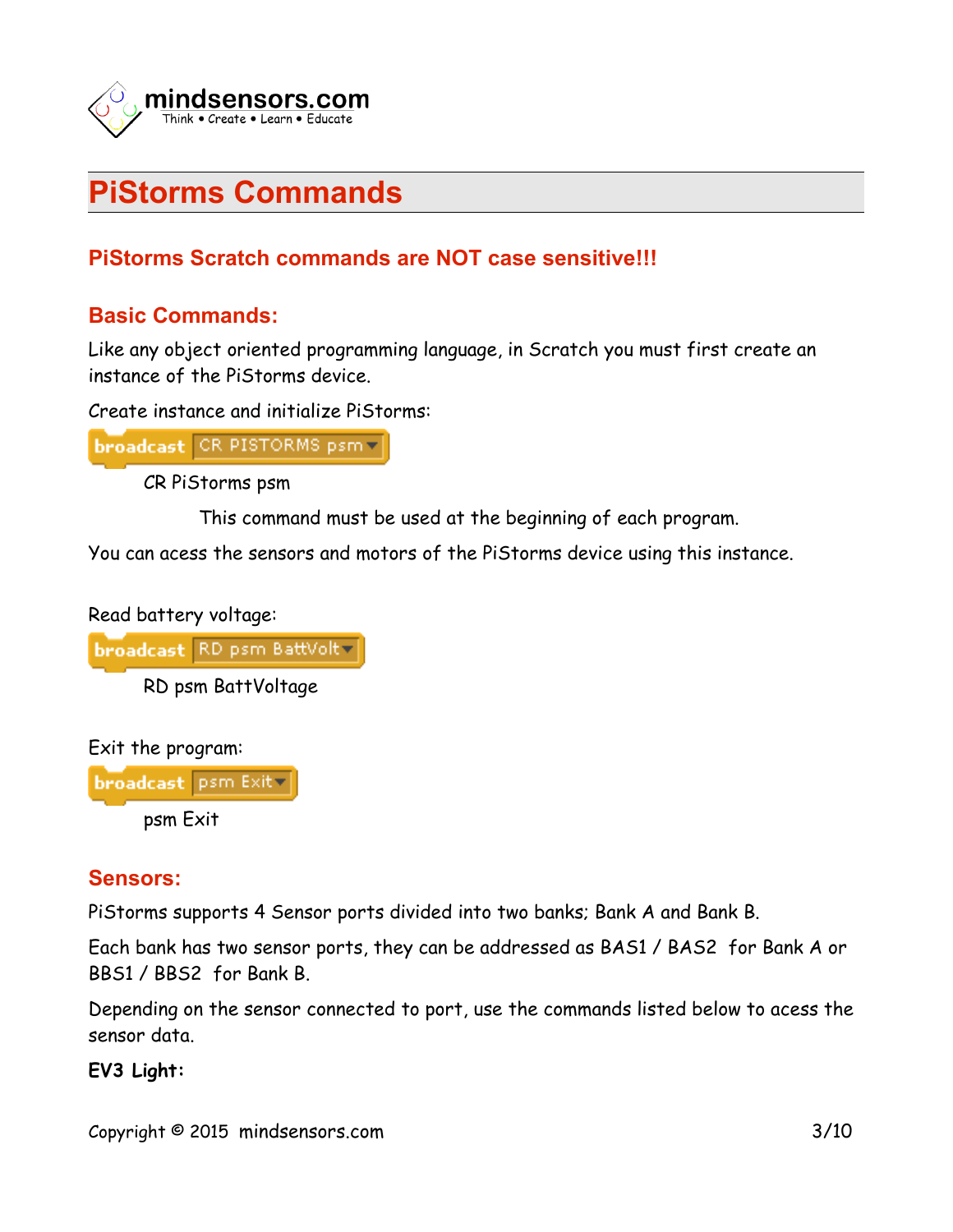

## Read the reflected light value:

broadcast RD psm bas1 EV3Lightv

RD psm bas1 EV3Light

Read the ambient light value:

broadcast RD psm bas1 EV3AmbientLight

RD psm bas1 EV3AmbientLight

Read the color value:

broadcast RD psm bas1 EV3Color

RD psm bas1 EV3Color

### **EV3 Touch:**

Check if the touch sensor has been pressed:

broadcast RD psm bas1 EV3Touched v

RD psm bas1 EV3Touched

Read the amount of times the touch sensor has been pressed:

broadcast RD psm bas1 EV3Touches

RD psm bas1 EV3Touches

### **EV3 Infrared:**

Read the distance value:

broadcast RD psm bas1 EV3IRDistance

RD psm bas1 EV3IRDistance

Read the heading (position of the remote in reference to the EV3 IR Sensor):

broadcast RD psm bas1 EV3IRHeading 1-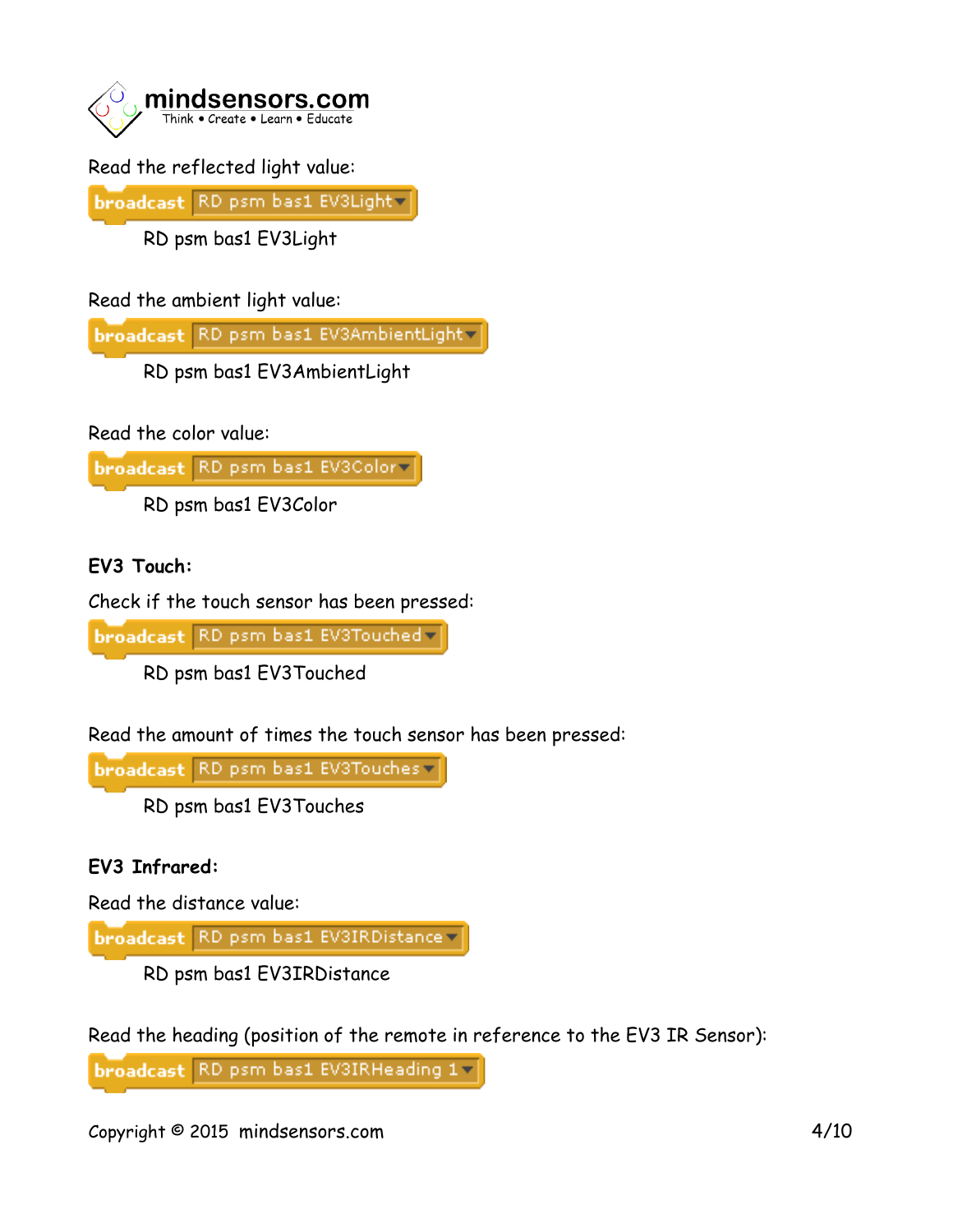

RD psm bas1 EV3IRHeading 1

Read the heading on channel 1 of 4.

Read the left button value from the infrared remote:

broadcast RD psm bas1 RemoteLeft 17

RD psm bas1 RemoteLeft 1

Read the left remote button on channel 1 of 4.

Read the right button value from the infrared remote:

broadcast RD psm bas1 RemoteRight 1

RD psm bas1 RemoteRight 1

Read the right remote button on channel 1 of 4.

### **EV3 Ultrasonic:**

Read the distance value:

broadcast RD psm bas1 EV3Ultrasonicv

RD psm bas1 EV3Ultrasonic

**EV3 Gyro:**

Read the angle value:

broadcast RD psm bas1 EV3GyroAngle

RD psm bas1 EV3GyroAngle

Read the rate vale:

broadcast RD psm bas1 EV3GyroRate v

RD psm bas1 EV3GyroRate

**NXT Color:**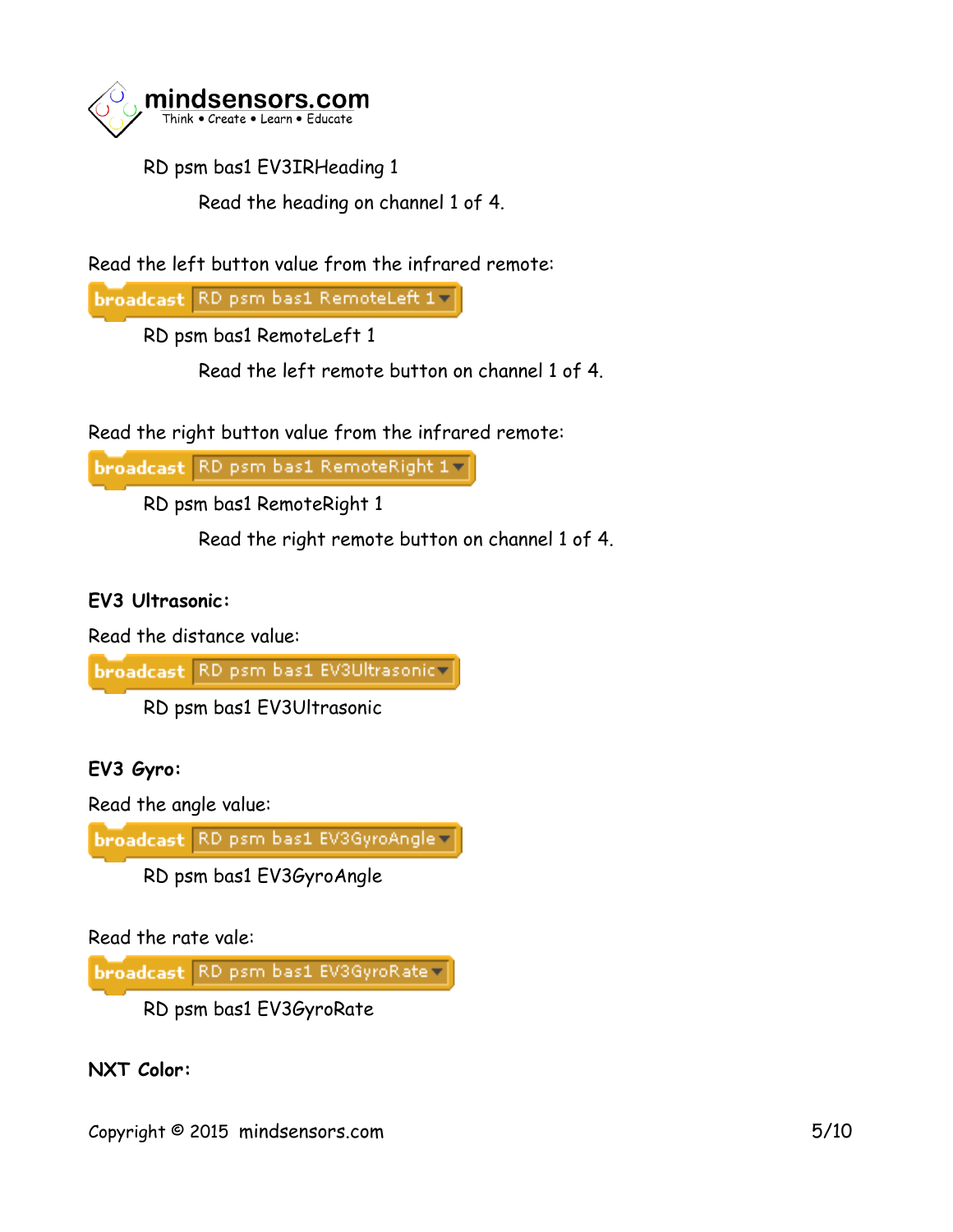

Read the color value:

broadcast RD psm bas1 NXTColor

RD psm bas1 NXTColor

**NXT Light:**

Read the reflected light value:

broadcast RD psm bas1 NXTLight v

RD psm bas1 NXTLight

Read the ambient light value:

broadcast RD pams bas1 NXTAmbientLight

RD psm bas1 NXTAmbientLight

**NXT Touch:**

Check if the touch sensor has been pressed:

broadcast RD psm bas1 NXTTouched v

RD psm bas1 EV3Touched

Read the amount of times the touch sensor has been pressed:

broadcast RD psm bas1 NXTTouches

RD psm bas1 EV3Touches

#### **Sumoeyes:**

Read the integer value of the direction of any sensed object in 'short' or 'long' range:

broadcast RD psm bas1 Sumoeyes long

RD psm bas1 SumoEyes long

### **Analog:**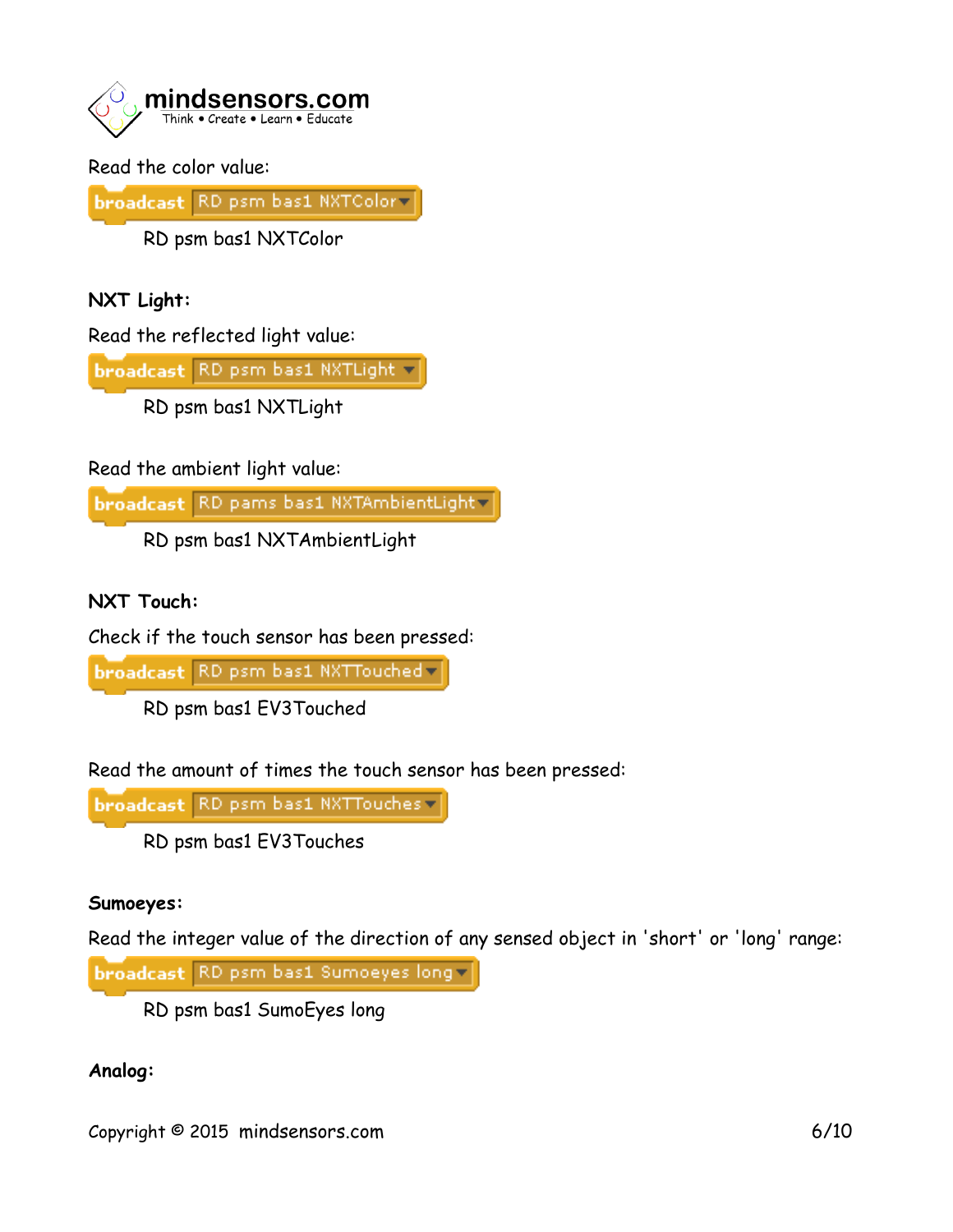

Read the analog sensor value:

broadcast RD psm bas1 Analogy

RD psm bas1 Analog

## **Motors:**

Read the encoder position of any motor:

broadcast RD psm bas1 Encoder

RD psm bam1 Encoder

Run the motor at a specified speed (-100 – 100) for an unlimited amount of time:

broadcast psm bam1 On 100-

psm bam1 On 100

Runs bank A motor 1 at speed of 100 for an unlimited amount of time.

Turn the motor off:

broadcast psm bam1 Off-

psm bam1 Off

Stop the motor abruptly:

broadcast psm bam1 Brake v

psm bam1 Brake

Stop the motor smoothly:

broadcast psm bam1 Float-

psm bam1 Float

Run the motor at a specified speed (-100 – 100) for a specified amount of time (seconds):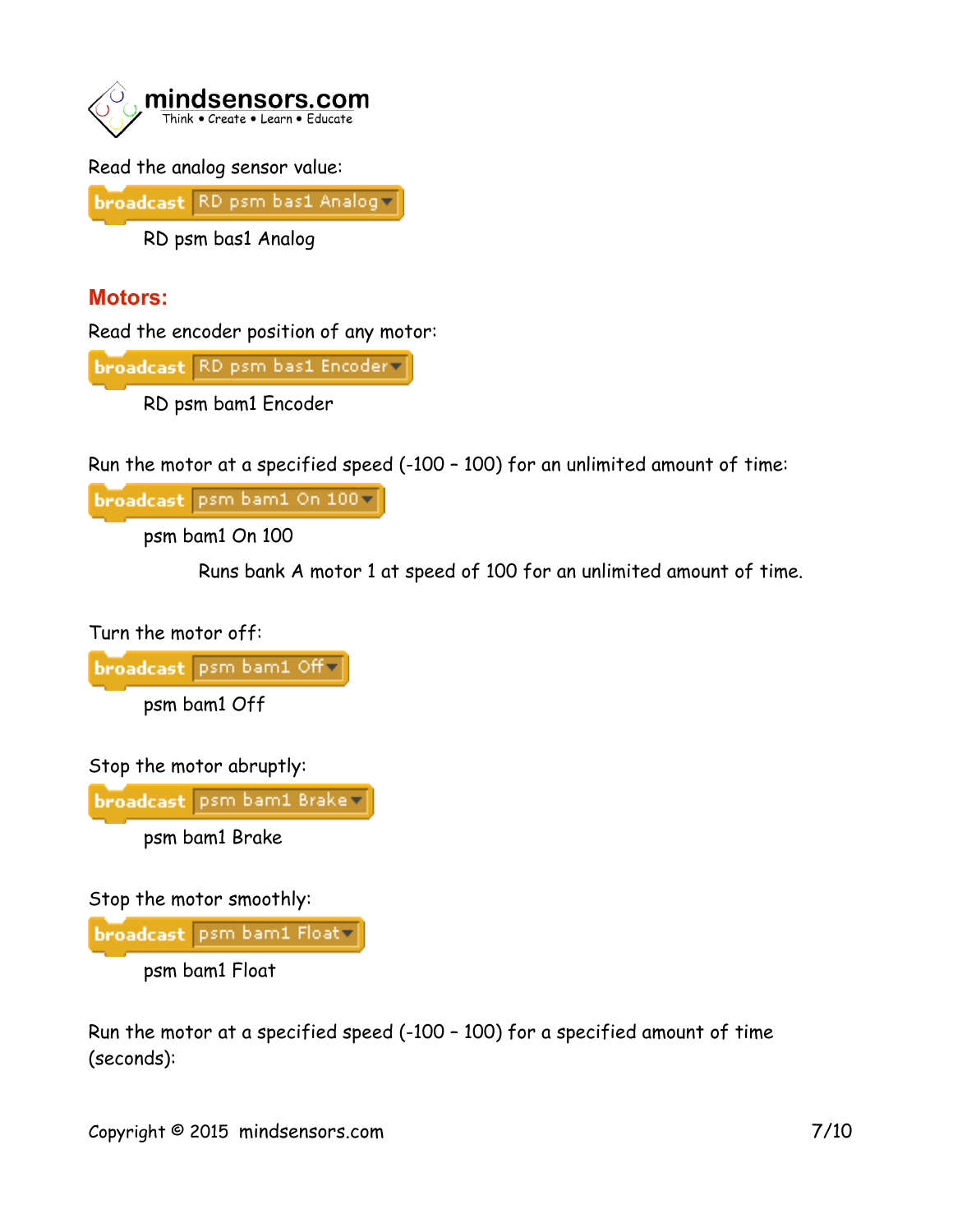

psm bam1 Runsec 5 100

Runs bank A motor 1 for 5 seconds at speed of 100.

#### **\*Note:**

Scratch program will not wait until this command is completed. If you wish to wait until this command is completed before moving on to the next task, you must insert a wait directly underneath this broadcast block.

Run the motor at a specified speed (-100 – 100) for a specified amount of degress:

broadcast psm bam1 Rundeg 1440 100 v

psm bam1 Rundeg 1440 100

Runs bank A motor 1 for 1440 degrees at speed of 100.

### **\*Note:**

Scratch program will not wait until this command is completed. If you wish to wait until this command is completed before moving on to the next task, you must insert an if statement to check the encoder values directly underneath this broadcast block.

## **Touch Screen:**

Read the touched x-axis value from the touch screen:

broadcast RD psm TouchX v

RD psm TouchX

Read the touched y-axis value from the touch screen:

broadcast RD psm TouchYv

RD psm TouchY

## **Go Button:**

Check if the Go Button is pressed:

broadcast RD psm GoButton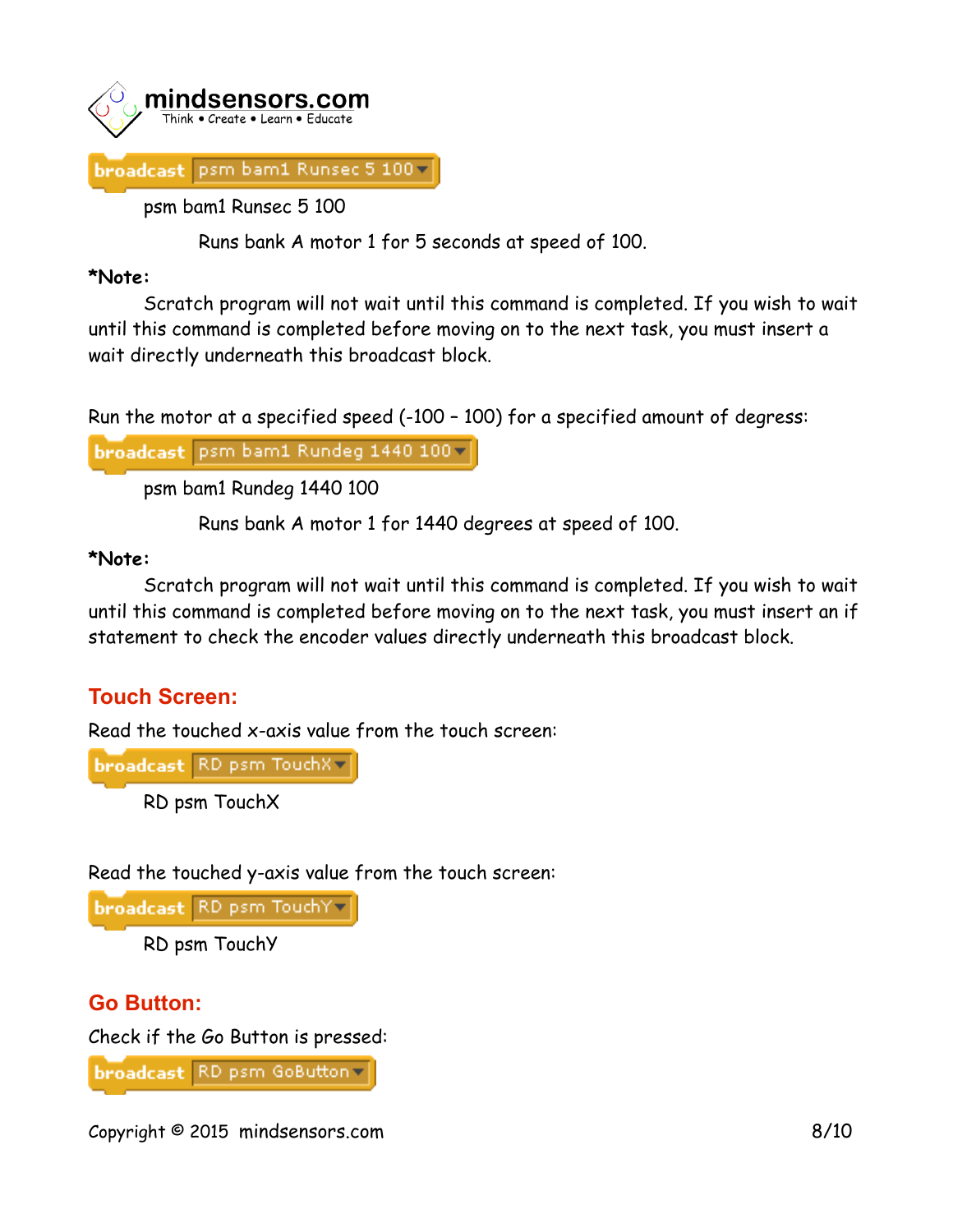

RD psm GoButton

Read the amount of times the Go Button has been pressed:

broadcast RD GoButton Count

RD psm GoButton Count

## **Printing:**

Print a message on the PiStorms LCD screen:

broadcast psm print 2 @ Pistorms Message =

psm print 2 @ PiStorms Message

Displays PiStorms Message as text at line 2 on the LCD screen.

#### **\*Note:**

Using the print function will slow your program down significantly.